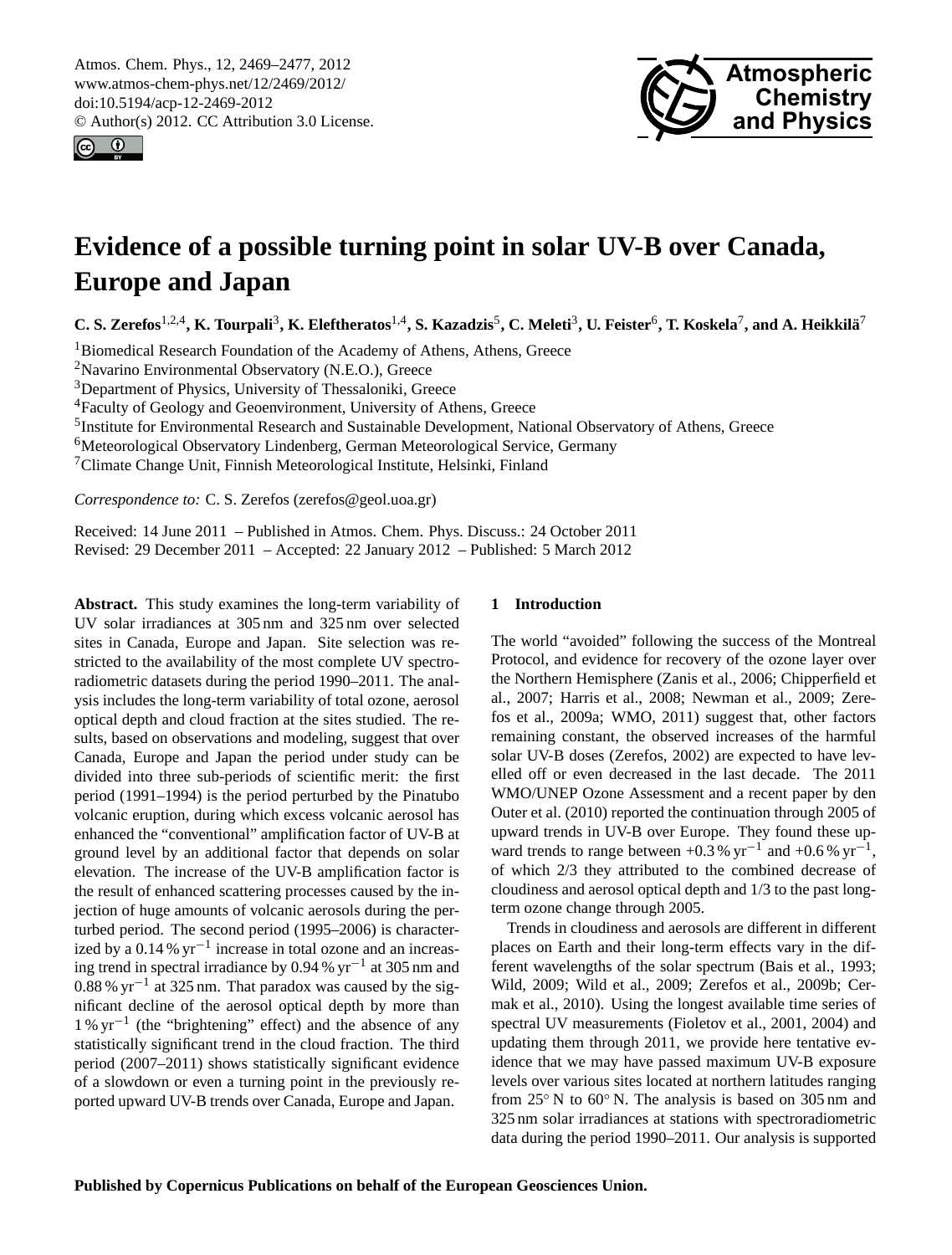| Canada                      | Latitude | Longitude | Data used | <b>Instruments</b>        | Data source  |
|-----------------------------|----------|-----------|-----------|---------------------------|--------------|
| Churchill                   | 58.75    | $-94.07$  | 1992-2011 | <b>Brewer MKII</b>        | <b>WOUDC</b> |
| <b>Edmonton/Stony Plain</b> | 53.55    | $-114.1$  | 1992-2011 | <b>Brewer MKII</b>        | <b>WOUDC</b> |
| Saturna Island              | 48.78    | $-123.13$ | 1990-2011 | <b>Brewer MKII, MKIV</b>  | <b>WOUDC</b> |
| Toronto                     | 43.78    | $-79.47$  | 1990-2011 | <b>Brewer MKII</b>        | <b>WOUDC</b> |
|                             |          |           |           |                           |              |
| Europe                      |          |           |           |                           |              |
| Jokioinen                   | 60.81    | 23.49     | 1996-2011 | <b>Brewer MKIII</b>       | <b>FMI</b>   |
| Lindenberg                  | 52.21    | 14.12     | 1995–2011 | Brewer MKIV, Spectro 320D | <b>DWD</b>   |
| Reading                     | 51.44    | $-0.94$   | 1992-2011 | Optronics, Bentham        | <b>WOUDC</b> |
| Hradec Kralove              | 50.18    | 15.83     | 1994-2010 | <b>Brewer MKIV</b>        | <b>EUVDB</b> |
| Thessaloniki                | 40.63    | 22.95     | 1992-2011 | Brewer MKII, MKIII        | <b>AUTH</b>  |
| Japan                       |          |           |           |                           |              |
| Sapporo                     | 43.05    | 141.33    | 1991-2011 | Brewer MKII, MKIII        | <b>WOUDC</b> |
| Tateno                      | 36.05    | 140.13    | 1990–2011 | Brewer MKII, MKIII        | <b>WOUDC</b> |
| Naha                        | 26.2     | 127.67    | 1991-2011 | Brewer MKII, MKIII        | <b>WOUDC</b> |

**Table 1.** Mid-latitude stations with long series of accessible spectral UV data analysed in this study.

by observations of other atmospheric variables affecting the transmittance of UV solar irradiance at the Earth's surface, namely, clouds, ozone and aerosols.

The basic idea to perform the present work came from the observation of different trends (positive for columnar ozone, negative for the aerosols and no trends in cloudiness) at the sites studied during 1995–2011. In the absence of any significant trends in aerosols and clouds, the recovery of columnar ozone would result in a decrease in UV-B solar irradiances. However, as is shown in the analysis that follows, UV-B solar irradiances continued their positive trends through about 2005, after which they have levelled-off and then seem to have reversed their upward trend. This can only be explained if we consider the opposite effects the aerosols and ozone trends have on UV-B change, since the observed trend in cloudiness is insignificant. Indeed, we show here evidence that the aerosol decline (brightening effect) has offset the effect of the ozone upward trend on UV-B from 1995 to about 2006. Since 2007, the continued upward trend of ozone dominated and overwhelmed the opposing trend imposed by the aerosol decline.

#### **2 Data sources and methodology**

The longest and most complete available time series of UV spectroradiometric dataset in the 20-yr period of study (1990–2011) were used throughout this work at 12 sites listed in Table 1. Daily UV solar irradiances at 305 nm and 325 nm and total column ozone data for stations in Canada and Japan were obtained from the World Ozone and Ultraviolet Radiation Data Centre (WOUDC) operated by Environment Canada [\(www.woudc.org\)](www.woudc.org). Daily UV solar irradiance data for Europe were obtained from the European UV Database [\(http://www.ozone.fmi.fi/uvdb\)](http://www.ozone.fmi.fi/uvdb). Monthly means from daily UV solar irradiances were calculated at each station only if 14 daily summaries were available for each month.

In addition to spectral UV solar irradiances and total ozone, this study includes the analysis of time series of aerosol optical depth (AOD) at 550 nm and the cloud fraction from satellite data for the period 1990–2011. In the case of AOD, two overlapping datasets have been used: (1) for the period 1990–2006, the NASA/GACP, Global Aerosol Climatology Project (Mishchenko et al., 2007a); and (2) for the period 2000–2011, the Terra AOD experiment (MODIS) from the MODerate-resolution Imaging Spectroradiometer (Levy et al., 2007). The MODIS/Terra AOD data were taken at a spatial resolution of  $1^\circ \times 1^\circ$  around each of the ground based monitoring stations, listed in Table 1.

The relation between AOD monthly values at 550 nm from MODIS and at 320 nm from ground-based measurements was next checked for correlation in their long-term variability. Unfortunately we had common AOD ground-based data at 320 nm and from MODIS at 550 nm, with sufficient detail, only at the stations of Thessaloniki 40◦ N and Lindenberg 52◦ N. These datasets have been correlated on different time scales. Both on short and on longer time scales the ground-based AOD at 320 nm were highly correlated  $(r \approx +0.8)$  with the satellite AOD at 550 nm (see Supplement Fig. S1). Another issue that should be noted here is that NASA/GACP AOD data at 550 nm are provided over areas near large water bodies such as the oceans, seas and the lakes, where the surface reflectance is often low. In this work we have used  $2.5^{\circ} \times 2.5^{\circ}$  square degree resolution at the eight out of the twelve spectroradiometric stations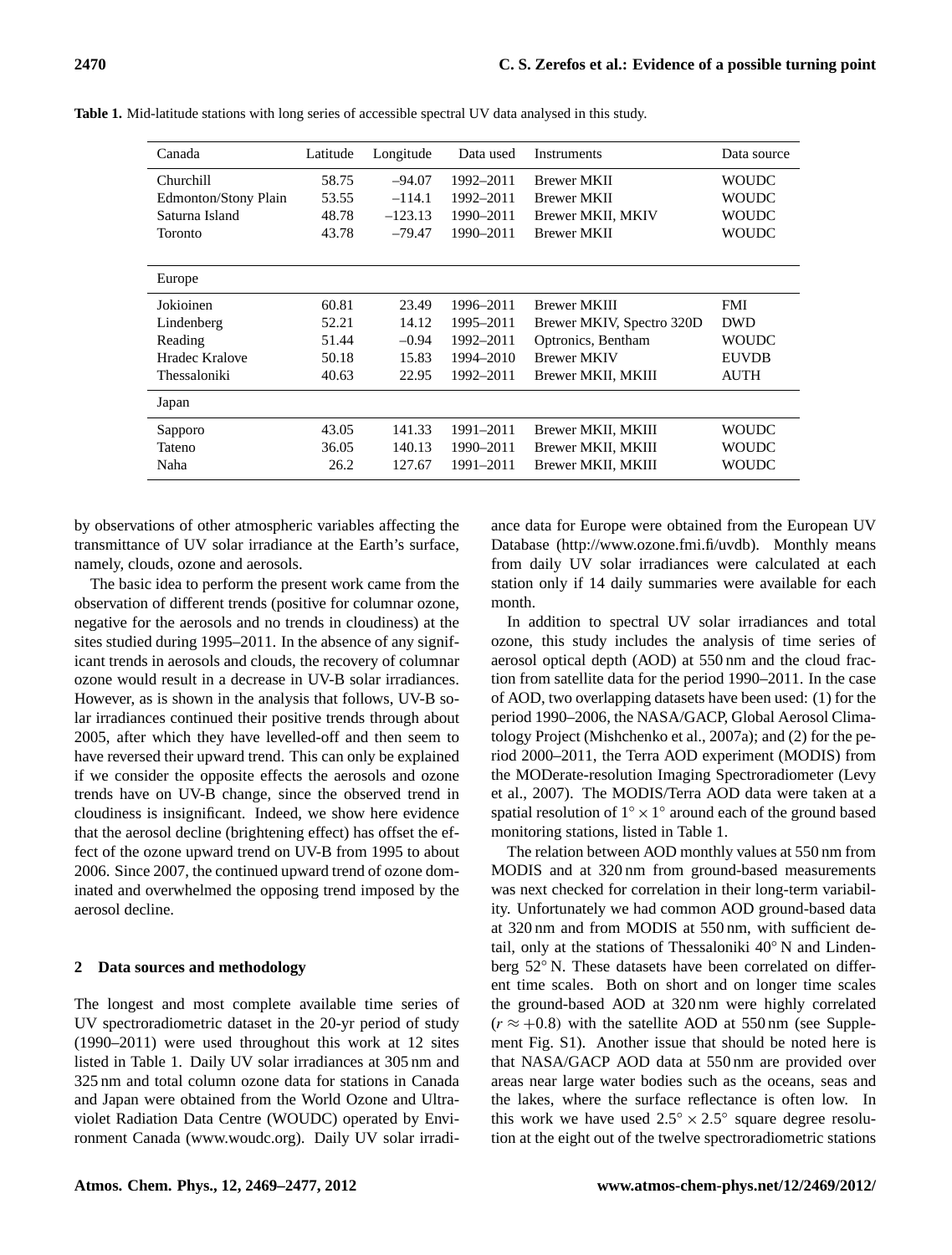# **C. S. Zerefos et al.: Evidence of a possible turning point 2471**

located near water bodies. A  $5^{\circ} \times 5^{\circ}$  sq. deg. resolution was used for the remaining four stations. Statistical comparisons of NASA/GACP AOD at 550 nm with ship-borne sun-photometer AOD data at 550 nm have shown significant correlations. It has been found that the ensemble-averaged NASA/GACP AOD at 550 nm overestimates the ensembleaveraged sun-photometer data only by about 3.6 % with a random error of about 0.04 (Mishchenko et al., 2007b and references therein). In order to test the accuracy of the time series created at each station from the NASA/GACP data, the corresponding MODIS/Terra data for the overlapping period (2000–2006) have been used. The calculated correlation coefficients between the common-period datasets are significant at the 99 % confidence level (+0.56 for stations in Canada, +0.60 for stations in Europe, +0.59 for stations in Japan, and +0.76 for the ensemble of all stations).

Similarly, cloud fraction data for the period 1990–2006 were taken from the NASA International Satellite Cloud Climatology Project (ISCCP), (Rossow and Schiffer, 1999) and for the period 2000–2011 the cloud fraction was taken from the MODIS/Terra dataset. Both datasets are consistent with each other, since the deseasonalized monthly time series of cloud fraction from ISCCP and from MODIS during their common period 2000–2006, are highly correlated ( $r \approx +0.6$ , confidence level >99.9 %). The correlation coefficients calculated separately for the different geographical regions of the study were found to be also highly significant (+0.6 for Canada, +0.7 for Europe, and +0.7 for Japan).

All parameters used in this study have been deseasonalized and averaged as follows: first, we deseasonalized the monthly mean data at each station by subtracting the longterm monthly mean pertaining to the same calendar month. Next, we calculated the averages over each geographical region separately (Canada, Europe and Japan) by averaging the deseasonalized data of the stations belonging to each region. Finally, the overall deseasonalized averages of all stations were obtained by averaging the three regional deseasonalized averages over Canada, Europe and Japan.

The procedure described by Reinsel (2002) and Newchurch et al. (2003), commonly used to investigate trends in ozone time series, was used in this work. We have applied here a statistical linear trend model, the generalized form of which can be described as the sum of a monthly trend, the QBO effect, the solar cycle effect, the cloud effect and a noise term as shown in Eq. (1):

$$
Y_t = \alpha \text{Tr}_t + \beta_1 Z_{1;t} + \beta_2 Z_{2;t} + \beta_3 Z_{3;t} + N_t \tag{1}
$$

where,  $Y_t$  stands for the monthly deseasonalized UV data,  $Tr_t$  the monthly linear trend.  $Z_{1;t}$  a proxy time series used to describe the QBO effect. Here we use 2 terms, namely the averaged equatorial zonal winds at 30 and 50 hPa. The term  $Z_{2:t}$  accounts for the effect of the 11-year solar cycle, using the time series of the F10.7cm solar radio flux density as proxy, and the term  $Z_{3;t}$ . is a proxy time series to describe

the cloud fraction effect.  $N_t$  is the unexplained noise term. The statistical model is autoregressive AR(1), and the term  $N_t$  satisfies Eq. (2):

$$
N_t = \phi N_{t-1} + \varepsilon_t. \tag{2}
$$

in which the  $\varepsilon_t$  are the residuals used to compute the cumulative sums of residuals (plotted in Fig. 3), after removing the autoregressive component  $\phi N_{t-1}$ .

In order to derive the proxy time series for the cloud fraction, we have used the deseasonalised cloud fraction time series from the NASA/ISCCP and from the MODIS/Terra datasets described above. The time series were tested for homogeneity during their common period of records (2000– 2006). No systematic discontinuities were found, and the correlation between NASA/ISCCP and MODIS/Terra deseasonalized time series was highly significant ( $r \approx +0.6$ ). The NASA/ISCCP time series was adjusted to the MODIS/Terra, taking into account their correlation and the standard deviations. From 2000 on, the MODIS/Terra series was used until the end of September 2011, so that a unique time series for the cloud fraction over the period 1995–2011 was constructed and used in Eq. (1) as a proxy time series for the cloud effect. This was done separately for every region and finally to the average of all three regions, so in total we got four cloud fraction proxy time series (Europe, Canada, Japan as well as their average).

The statistical analysis using Eqs. (1) and (2) was applied to the time series of 305 nm and 325 nm, using the deseasonalised UV time series for the regions of Europe, Canada, Japan and their average. We have used in this statistical model as cloud fraction proxy time series the appropriate regional and average time series. The aerosol optical depth has not been used in this statistical model.

#### **3 Results and discussion**

Figure 1 shows the deseasonalized departures (in %) of total ozone, 305 nm and 325 nm UV solar irradiances, the AOD at 550 nm and the cloud fraction, averaged over all stations. On the top of Fig. 1, monthly mean zonal winds at 30 hPa and 50 hPa, were averaged and plotted to represent the QBO. The gray vertical zone sweeping the composite time series was drawn to indicate the period when the Pinatubo eruption had significant effects to both the total ozone and the AOD values (Granier and Brasseur, 1992; Zerefos et al., 1994). Noteworthy here is the perturbation introduced by the Pinatubo aerosol in the well-known anti-correlation between UV-B and total ozone (Zerefos, 2002).

During the period of study (January 1990 through September 2011), the long-term variability of total ozone and AOD underwent important interannual fluctuations, while the corresponding variability of cloud fraction had no significant trend. It is well known that these three parameters and their long-term changes are the decisive factors in any attempt to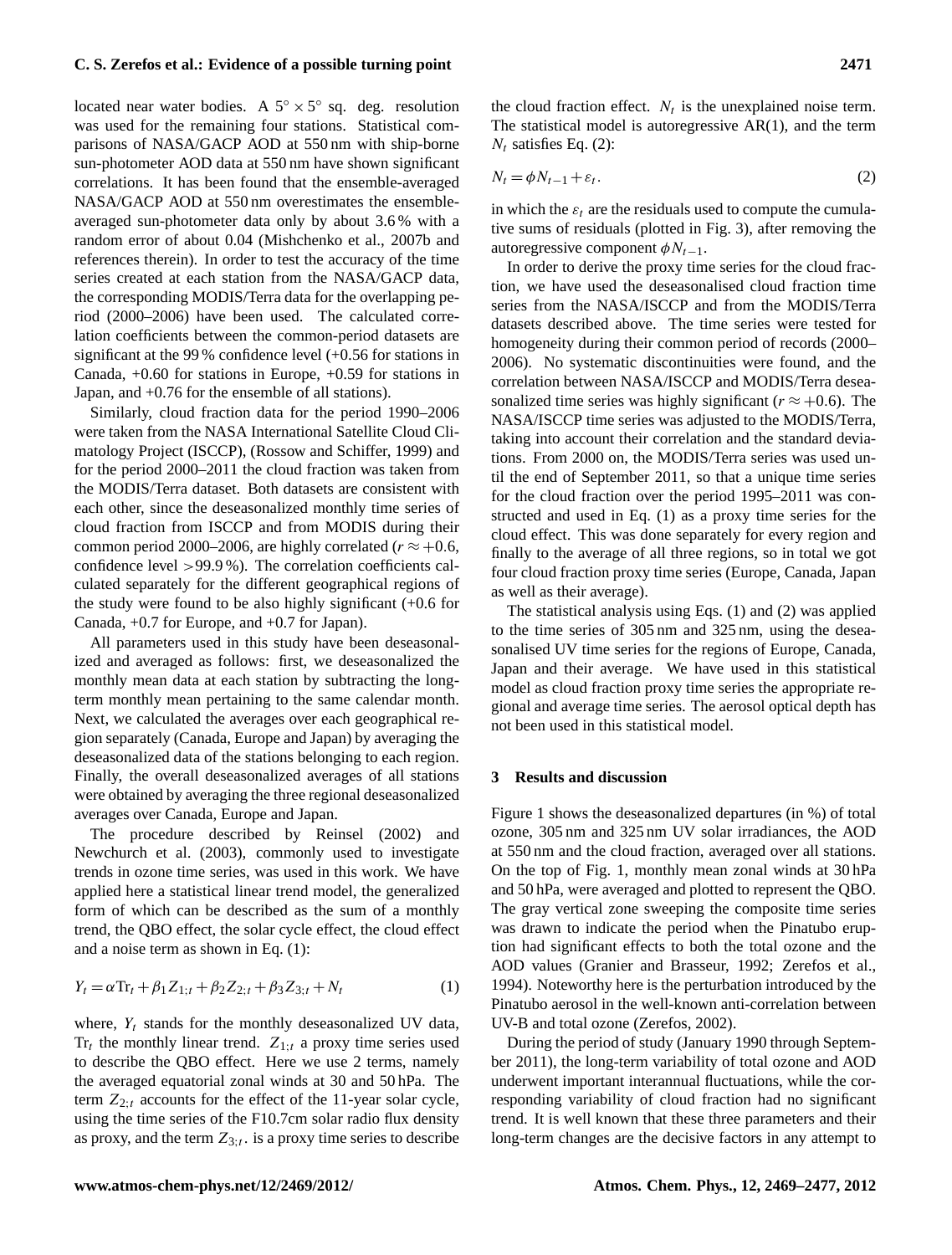

Fig. 1. Changes in (%) in total ozone, UV irradiances at 305 and 325 nm, AOD at 550 nm and cloud fraction averaged over 12 stations located between 25◦ N and 60◦ N. The third time series shows the long-term variability of the difference (in %) between 305 nm and 325 nm solar spectral irradiance. Solid black curves are 12 month running means.

understand the interannual variability of solar ultraviolet radiation. However, notable statistically significant interannual changes in total ozone and AOD can be seen, during the volcanically perturbed period from the Pinatubo eruption and the post-volcanic period to present (1995–2011). It is interesting to note the extreme values of AOD at 550 nm during the volcanically perturbed period and its decreasing trend in the post Pinatubo period. This long term decreasing trend of AOD at 550 nm (brightening effect) is characteristic at all stations under study.

The post-Pinatubo opposite long-term variability of total ozone and AOD, provided us with the unique opportunity to search for any possible leveling of UV-B reaching ground level, as would be expected from the observed positive trend of total ozone as seen in Fig. 1. If AOD and cloud fraction had no trend, UV-B should have started its leveling off and its decrease in time due to the total ozone increase. However, although the cloud fraction remained statistically unchanged, AOD with its monotonous decreasing trend has had the effect of delaying the leveling or even decreasing UV-B due to the observed ozone upward trend, up to the last few years of the record. The above discussion is supported by the third

# **2472 C. S. Zerefos et al.: Evidence of a possible turning point**

time series in Fig. 1, which shows the long-term variability of the difference (in per cent) between the 305 nm and the 325 nm spectral solar irradiances which is dependent mostly on ozone. The anticorrelation between total ozone and the (305 nm–325 nm) irradiance difference is highly significant, exceeding 0.8 both on short and on longer time scales. This high anticorrelation emphasizes the role that AOD trends have played in delaying the long-term UV-B "recovery" over about half of the Northern Hemisphere. We emphasize that the (305 nm–325 nm) difference is about free from the combined effects of changes in aerosol and cloud fraction.

Trying to quantify these arguments, we have calculated trend estimates and tested them for significance, based on Eq. (1) for the period from January 1995 through September 2011. We note here that the time series for cloud fraction and QBO do not have any significant trends throughout the past 20-yr period. If these terms are used in Eq. (1), the results of 305 nm and 325 nm UV irradiances averaged over all stations, display increasing rates of  $(0.37 % \pm 0.05 %)$  yr<sup>-1</sup> and (0.55 %  $\pm$  0.03 %) yr<sup>-1</sup>, respectively, while the average ozone levels increased at the rate of  $(0.1 % \pm 0.02 %)$  yr<sup>-1</sup>. During the same period, AOD levels appear to decline at rates exceeding 1 % yr−<sup>1</sup> (see also Table 2).

To examine whether the changes seen in Fig. 1 are representative for the stations in all examined geographical regions and not an artifact of the data processing, we have separated the stations in the different regions under study and calculated the averages individually for Canada, Europe and Japan. The results for the individual regions are presented in Fig. 2, respectively. As can be seen, the trends in the examined parameters are similar in all geographical regions under study. Table 3 summarizes the observed changes for the regions of Canada, Europe and Japan, separately, which are found to be in agreement with the trends shown in Table 2.

Because of the importance of the observed UV changes in the last years of the record, we have further examined the rate of change in UV irradiances following the statistical trend analysis described in Sect. 2 (Eqs. 1 and 2). The period from Jan 1995 through Dec 2005 has been used as the base period for the estimation of linear trends and the coefficients that correspond to each of the terms of the statistical model described before. Using these coefficients (estimated from the 1/1995–12/2005 fit), we have calculated from Eq. (2) the residual series  $N_t$  and subsequently the  $\varepsilon_t$ , extending the series beyond 2005 for the full period until the end of the record (9/2011). These residual time series (Fig. 3, left panels) are filtered from QBO, solar cycle and cloud fraction effects, based on their linear relationship with the deseasonalised UV time series.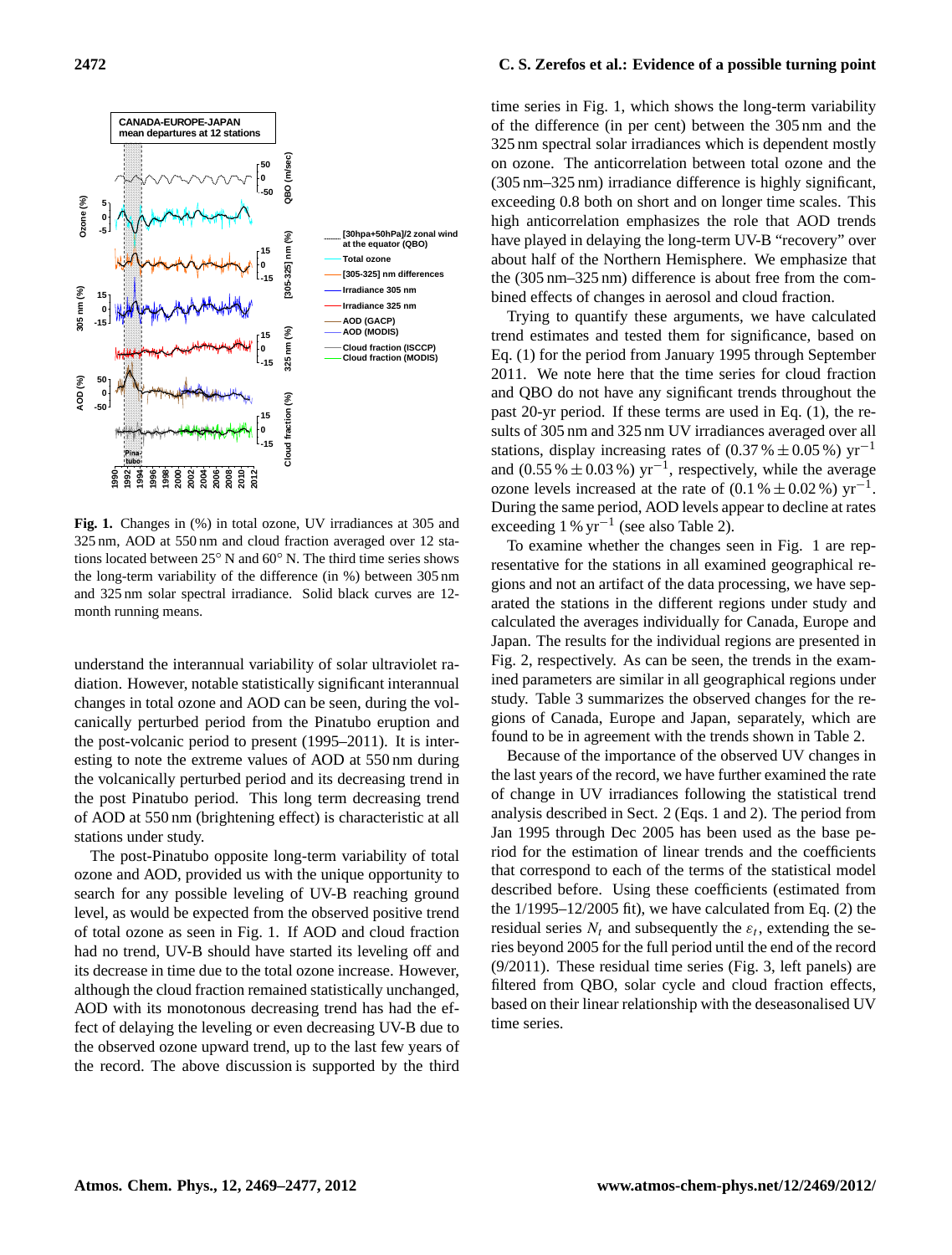

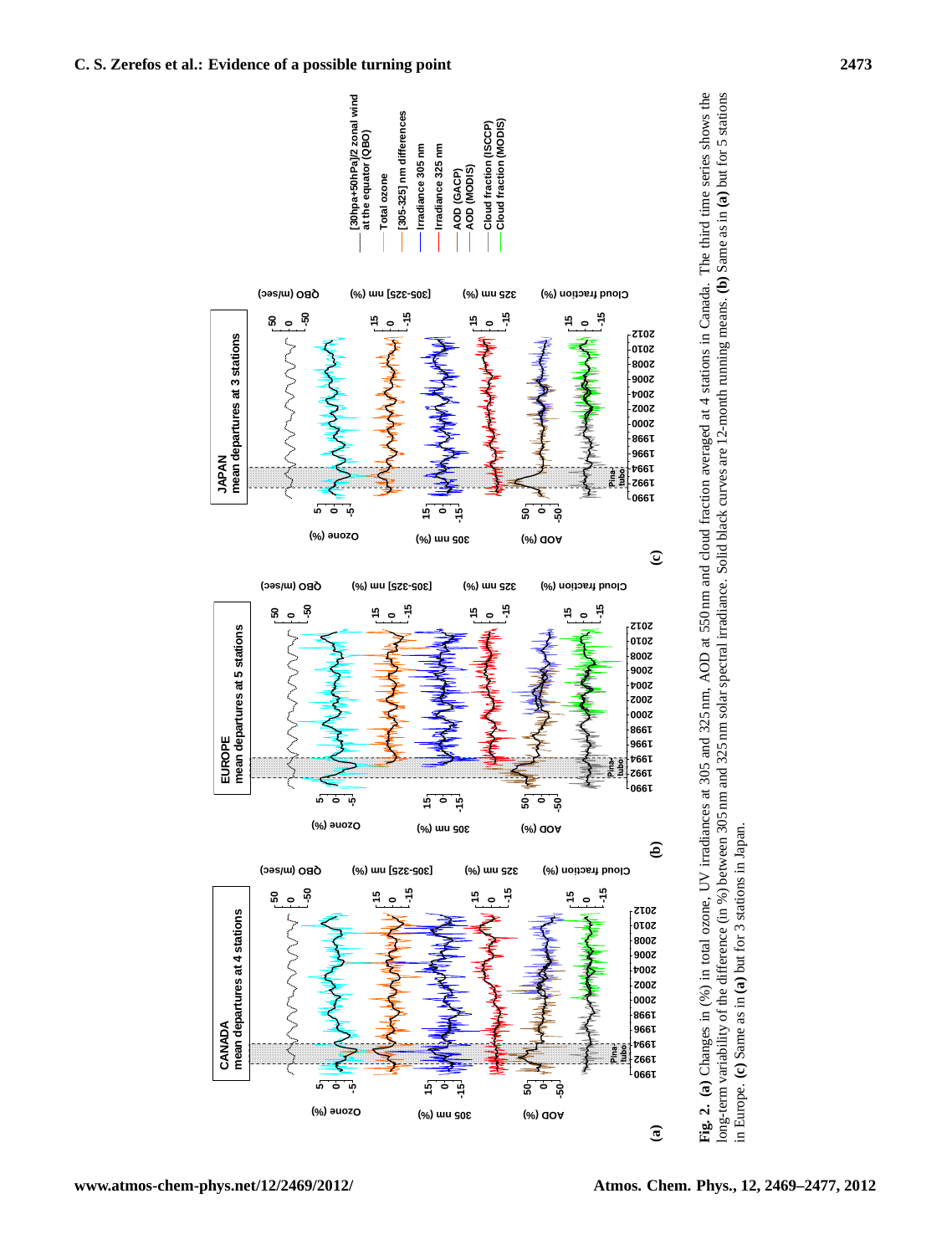(a) 305nm



**Fig. 3.** White noise residuals (left panels) and their CUSUMs ( $\varepsilon_t$ , right panels) for all stations average. The red dotted line indicates the negative part of the 95 % confidence envelope of departures from natural variability and model uncertainty.

**Table 2.** Amplitude (i.e., (max–min)/2) of atmospheric parameters during 1991–1994 (volcanic period) and during 1995–2011 (post-volcanic period). The right column shows the trends in per cent per year averaged at the 12 stations. Values in brackets refer to statistical significance of each trend.

| 12 stations average | Amplitude (%) |           | Trend per year $(\%)$   |               |
|---------------------|---------------|-----------|-------------------------|---------------|
|                     | 1991-1994     | 1995-2011 | 1995-2011               |               |
| Ozone               | 7.9           | 5.7       | $+0.10 \pm 0.02$ (99 %) |               |
| $305$ nm            | 25.7          | 17.5      | $+0.37 \pm 0.05$ (99 %) |               |
| $325 \text{ nm}$    | 6.8           | 11.7      | $+0.55 \pm 0.03$ (99 %) | Period        |
| AOD (GACP)          | 71.4          | 56.2      | $-1.00 \pm 0.39$ (95 %) | 1991-2006     |
| AOD (MODIS)         |               | 37.8      | $-2.52 \pm 0.32$ (99 %) | 2000-2011     |
| Clouds (ISCCP)      | 13.1          | 9.1       | $+0.10 \pm 0.08$ (-)    | 1991-2006     |
| Clouds (MODIS)      |               | 10.9      | $+0.01 \pm 0.11$ (-)    | $2000 - 2011$ |

The 95 % confidence limits due to the statistical model uncertainty and the unexplained noise (due to unresolved fluctuations) have been calculated according to Newchurch et al. (2003, their appendix B). The cumulative sum of residuals (CUSUM) procedure can assess the systematic departure of UV (at either wavelength) computed from the trend line calculated for 1995–2005 and extended after 2005 (i.e. linear trend forecast). A negative CUSUM indicates a smaller

change in the UV increasing rate in comparison to the base period. Statistical significance can be assessed by comparison to the 95 % confidence limits as presented in Fig. 3.

For the UV 305 nm departures (upper panels in Fig. 3), the station average shows large negative CUSUM of residuals, which exceeds the 95 % confidence limit, thus indicating that the positive trend seen in 305 nm UV records until the end of the 2005 (0.94 %  $\pm$  0.07 % yr<sup>-1</sup>) began reversing since about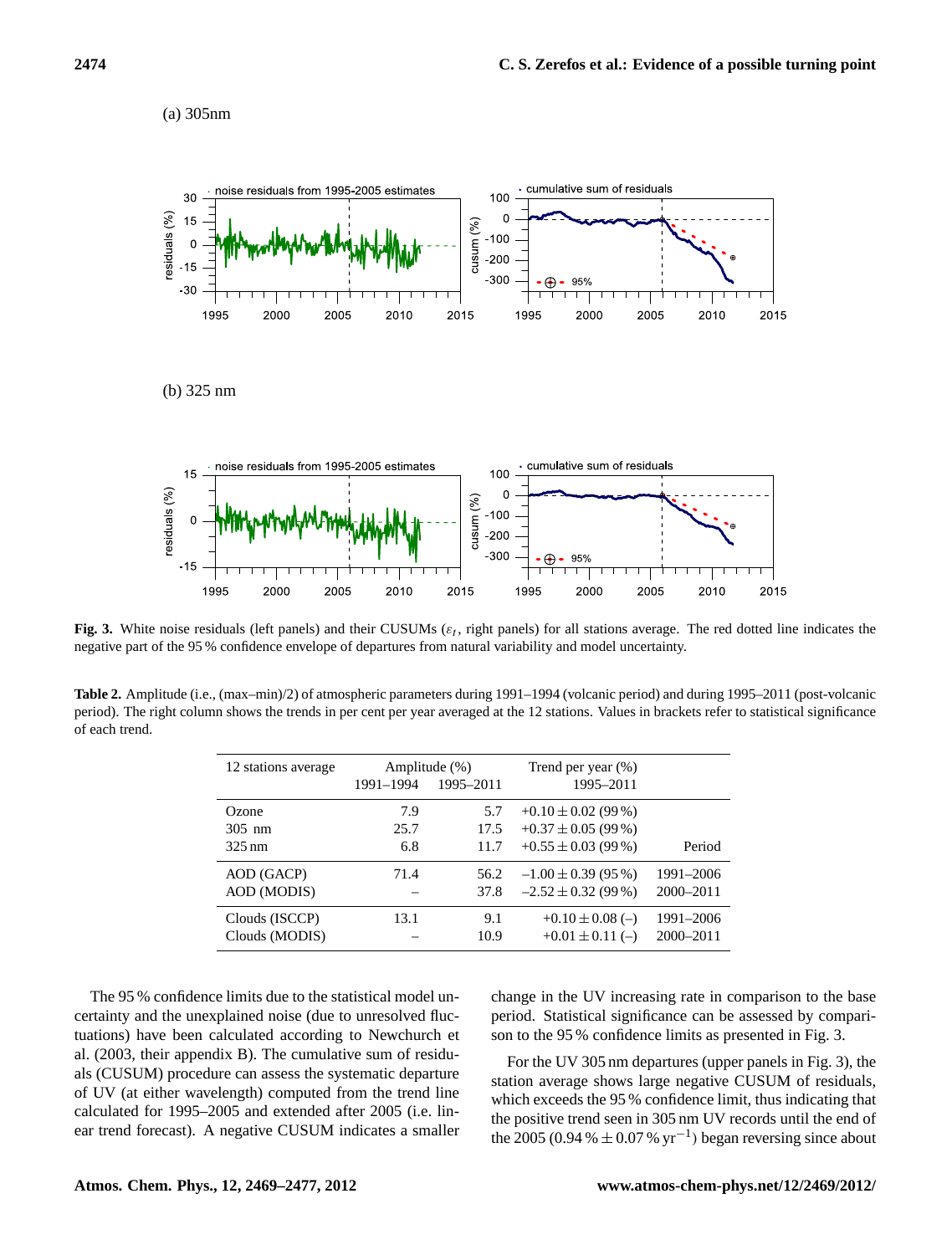|                                  | Post-pinatubo trends in $(\%)$ yr <sup>-1</sup>    |                                                    |                                                 |  |  |
|----------------------------------|----------------------------------------------------|----------------------------------------------------|-------------------------------------------------|--|--|
|                                  | Canada (4 stations)                                | Europe (5 stations)                                | Japan (3 stations)                              |  |  |
| Ozone                            | $+0.09 \pm 0.03$ (99 %)                            | $+0.09 \pm 0.03$ (95 %)                            | $+0.19 \pm 0.03$ (99 %)                         |  |  |
| $305$ nm                         | $+0.55 \pm 0.10$ (99 %)                            | $+0.11 \pm 0.08$ (-)                               | $+0.59 \pm 0.07(99\%)$                          |  |  |
| $325 \text{ nm}$                 | $+0.72 \pm 0.06$ (99 %)                            | $+0.34 \pm 0.04$ (99 %)                            | $+0.67 \pm 0.03$ (99 %)                         |  |  |
| AOD (GACP)<br>AOD (MODIS)        | $-1.70 \pm 0.69$ (95 %)<br>$-2.55 \pm 0.71$ (99 %) | $-1.66 \pm 0.60$ (99 %)<br>$-4.28 \pm 0.57$ (99 %) | $-0.09 \pm 0.61$ (-)<br>$-0.89 \pm 0.42$ (95 %) |  |  |
| Clouds (ISCCP)<br>Clouds (MODIS) | $+0.02 \pm 0.12$ (-)<br>$-0.08 \pm 0.18$ (-)       | $-0.03 \pm 0.17$ (-)<br>$-0.06 \pm 0.24$ (-)       | $+0.24 \pm 0.14$ (-)<br>$+0.18 \pm 0.17$ (-)    |  |  |

**Table 3.** Trends (in % per year) over Canada, Europe and Japan. Values in brackets refer to statistical significance of each trend.

2007. Similar results were found if the regions of Canada and Europe are examined separately, while for Japan we found barely significant results at the 95 % confidence limit. In the case of 325 nm departures (bottom panels in Fig. 3), the station average shows also large negative CUSUM of residuals, exceeding the 95 % cl., indicating a slowdown of the trend of the previous period (0.88 %  $\pm$  0.04 % yr<sup>-1</sup> for 1995–2005). The same applies for the stations in the region of Canada and Europe, while in Japan there is no indication of a significant change in the trend of 325 nm irradiances.

To quantify further the hypothesis of the synergy of solar brightening and ozone upward trends to the overall UV-B variation, we have applied radiative transfer model calculations using the LibRadtran package (Mayer and Kylling, 2005). The radiative transfer model was fed with the groundbased observed ozone and MODIS-AOD at 550 nm measurements to calculate irradiances at 305 nm for all stations during the period (2000–2011). The model results together with the observations are displayed in Fig. 4. On top of that figure, the significant upward trend in total ozone and the downward trend in AOD are dominant. Keeping constant the AOD to its mean value, the calculated effect of ozone on UV-B is shown by curve A. Curve C shows the effect of "brightening" at 305 nm as a result of the reduced AOD and curve B shows the calculated effect on 305 nm from the synergy of both ozone and AOD trends. The corresponding best fit modelled curve is also shown for comparison. Curves A and C are respectively best fit to their respective model calculations. All calculations were based on deseasonalized monthly means assuming cloudless conditions. The observed 305 nm monthly mean deseasonalized irradiances averaged over Canada, Europe and Japan are shown by the open circles describing the UV-B variability due to the changes in ozone, aerosols and clouds. The centre of the circle with the two arrows shown in Fig. 4 is the interception of curves A and C which probably marks the starting point of the levelling off, in the upward UV-B trend, which is followed by a decrease in the subsequent few years through September 2011. The model esti-



ground-based measurements at 12 stations, Middle: average AOD **Fig. 4.** Upper part: total ozone (12 month running mean) from from MODIS/Terra (12 month running mean) over the 12 stations. Lower part: 305 nm irradiance departures (red) calculated with the RT model, and open circles are observed 305 nm solar irradiances. Curves A, B, C are 2nd deg. polynomial fit of the calculated contribution of ozone (A), aerosol (C) and ozone and aerosol together (B) to the 305 nm irradiance variation.

mates a  $-1.5\%$  to  $-2\%$  UV-B decrease from 2007 to 2011 under cloudless conditions. The overall calculated effect of ozone increase on 305 nm irradiances is estimated to be on the order of −4 % during 2007–2011. The corresponding effect of AOD at 305 nm irradiances was calculated to be on the order of +1.8 % increase. These model calculations confirm the statistical results derived from the analysis of observations as discussed previously in connection to Fig. 1.

Before closing this paragraph we provide here some modelling results on the UV variability during the Pinatubo period. In the volcanically perturbed period seen in Fig. 1 and Table 2, we note a significant 8 % ozone loss and a disproportionately increase in 305 nm solar irradiance by about 25 %, while the 325 nm solar irradiance remained within its expected range of variability. The well-known anti-correlation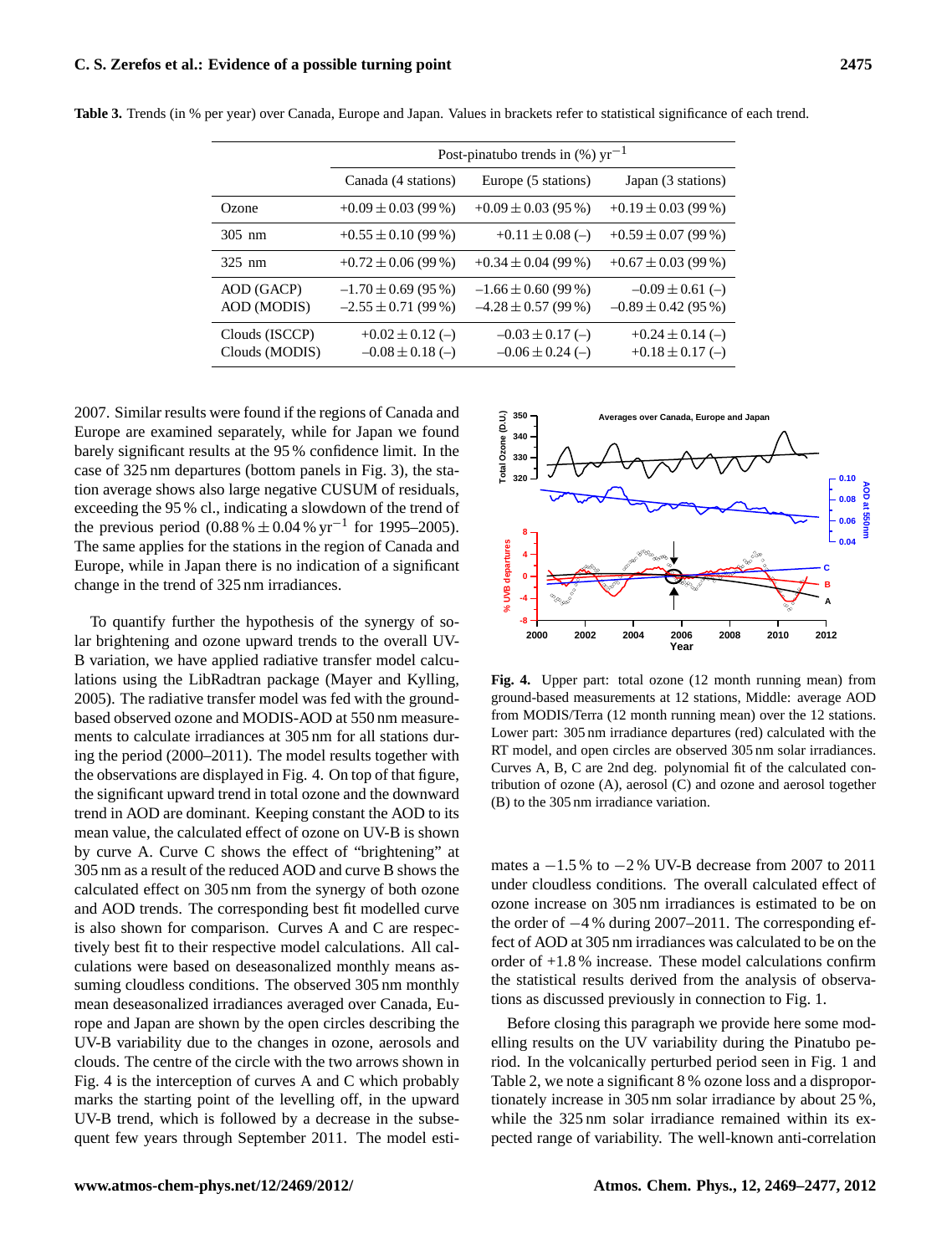between UV-B and total ozone (i.e. the amplification factor) is significantly enhanced at 305 nm (by a factor of 3) compared to any other time period in the series. We have used the LibRadtran package (Mayer and Kylling, 2005) to investigate the role played by the volcanic aerosols in explaining this enhancement. More specifically, we have calculated the UV irradiance for a constant (8 %) ozone decrease and for different aerosol scenarios and various solar zenith angles. The results are solar zenith angle dependent, so they can not directly be compared with the results shown in Fig. 1. This is because data presented in Fig. 1 are monthly means of daily doses, thus representing measurements that have been performed at a variety of solar zenith angles. Our calculations show that for constant aerosol optical depth, aerosols have a larger effect on UV when they are redistributed from the troposphere to the stratosphere, combined with the 8 % ozone reduction. Calculations for 45, 60 and 75 degrees of solar zenith angle showed (additional to the ozone related reduction) enhancements of 2 %, 5 % and 20 %, respectively, when a scenario of urban/extreme volcanic aerosol below/above 2 km respectively is selected, relative to the non-volcanic case.

## **4 Conclusions**

This study examines the long-term variability of UV solar irradiances in connection to the observed upward trends in total ozone and downward trends in aerosols. The statistical analysis and model calculations have shown that the long-term variability of UV-B irradiances can be divided into three sub-periods which are characterized by different physical processes affecting the interannual variation of UV-B. The first period is the period perturbed by the Pinatubo volcanic eruption (1991–1994), for which it is shown that the excess volcanic aerosol might have enhanced by an additional 6 % the "conventional" amplification factor of UV-B at ground level. The second period (1995–2006) is characterized by a UV-B increase caused by the synergy of upward ozone trend and tropospheric aerosol decline (brightening effect), during which the observed cloudiness remained without statistically significant trends. During that second period, the trend in spectral irradiance is +0.94 %  $yr^{-1}$  at 305 nm and +0.88 %  $yr^{-1}$  at 325 nm. Model results show the synergistic effects on UV-B of the opposite trends observed in total ozone and aerosols to be in agreement with the observations. The third period, which refers to the last 5 yrs, might provide for the first time significant statistical and model-derived evidence, indicating a slowdown of the upward trends observed in the past, over the sites studied where UV-B trends seem to have undergone a turning point most probably after 2007.

# **Supplementary material related to this article is available online at: [http://www.atmos-chem-phys.net/12/2469/2012/](http://www.atmos-chem-phys.net/12/2469/2012/acp-12-2469-2012-supplement.pdf) [acp-12-2469-2012-supplement.pdf](http://www.atmos-chem-phys.net/12/2469/2012/acp-12-2469-2012-supplement.pdf)**.

*Acknowledgements.* The study was conducted within the EU-funded projects SCOUT-O3 (505390-GOCE-CT-2004) and QUANTIFY (003893-GOCE). The work was partially supported by the Navarino Environmental Observatory and the Mariolopoulos-Kanaginis Foundation for the Environmental Sciences. S.Kazadzis would like to acknowledge Marie Curie project ACI-UV, PERG05- GA-2009-247492. We acknowledge the assistance of V. Fioletov for providing the ftp link <ftp://exp-studies.tor.ec.gc.ca/pub/uvdata/> to preliminary UV data for the stations in Canada after 2007. We acknowledge the MODIS mission scientists and associated NASA personnel for the production of the data used in this research effort. The NASA/GACP AOD data were obtained from the webpage [http://gacp.giss.nasa.gov/.](http://gacp.giss.nasa.gov/) The NASA/ISCCP cloud fraction data were obtained from the webpage [http://isccp.giss.nasa.gov/.](http://isccp.giss.nasa.gov/) The MODIS/Terra AOD and cloud fraction data were obtained from the webpage [http://gdata1.sci.gsfc.nasa.gov/daac-bin/G3/](http://gdata1.sci.gsfc.nasa.gov/daac-bin/G3/gui.cgi?instance{_}id=MODIS{_}MONTHLY{_}L3) [gui.cgi?instance](http://gdata1.sci.gsfc.nasa.gov/daac-bin/G3/gui.cgi?instance{_}id=MODIS{_}MONTHLY{_}L3){ }id=MODIS{ }MONTHLY{ }L3. The QBO indexes are from the CDAS Reanalysis data and are the zonally averaged winds at 30 and 50 hPa and taken from over the equator [\(http://www.cpc.ncep.noaa.gov/data/indices/\)](http://www.cpc.ncep.noaa.gov/data/indices/). The F10.7cm solar radio flux density, used as proxy of the 11-year solar cycle, was acquired from the Solar and Terrestrial Physics Division (STP) of NOAA's National Geophysical Data Center (NGDC) Website [\(http://www.ngdc.noaa.gov/stp/stp.html\)](http://www.ngdc.noaa.gov/stp/stp.html).

Edited by: B. Mayer

## **References**

- Bais, A. F., Zerefos, C. S., Meleti, C., Ziomas, I. C., and Tourpali, K.: Spectral measurements of solar UVB radiation and its relations to total ozone,  $SO_2$ , and clouds, J. Geophys. Res., 98, 5199–5204, 1993.
- Cermak, J., Wild, M., Knutti, R., Mishchenko, M. I., and Heidinger, A. K.: Consistency of global satellite-derived aerosol and cloud data sets with recent brightening observations, Geophys. Res. Lett., 37, L21704, [doi:10.1029/2010GL044632,](http://dx.doi.org/10.1029/2010GL044632) 2010.
- Chipperfield, M. P., Fioletov, V. E., Bregman, B., Burrows, J., Connor, B. J., Haigh, J. D., Harris, N. R. P., Hauchecorne, A., Hood, L. L., Kawa, S. R., Krzyscin, J. W., Logan, J. A., Muthama, N. J., Polvani, L., Randel, W. J., Sasaki, T., Staehelin, J., Stolarski, R. S., Thomason, L. W., and Zawodny, J. M.: Global ozone: past and present. Chapter 3 in Scientific Assessment of Ozone Depletion: 2006, Global Ozone Research and Monitoring Project-Report No. 50, 572 pp., World Meteorological Organization, Geneva, Switzerland, 2007.
- den Outer, P. N., Slaper, H., Kaurola, J., Lindfors, A., Kazantzidis, A., Bais, A. F., Feister, U., Junk, J., Janouch, M., and Josefsson, W.: Reconstructing of erythemal ultraviolet radiation levels in Europe for the past 4 decades, J. Geophys. Res., 115, D10102, [doi:10.1029/2009JD012827,](http://dx.doi.org/10.1029/2009JD012827) 2010.